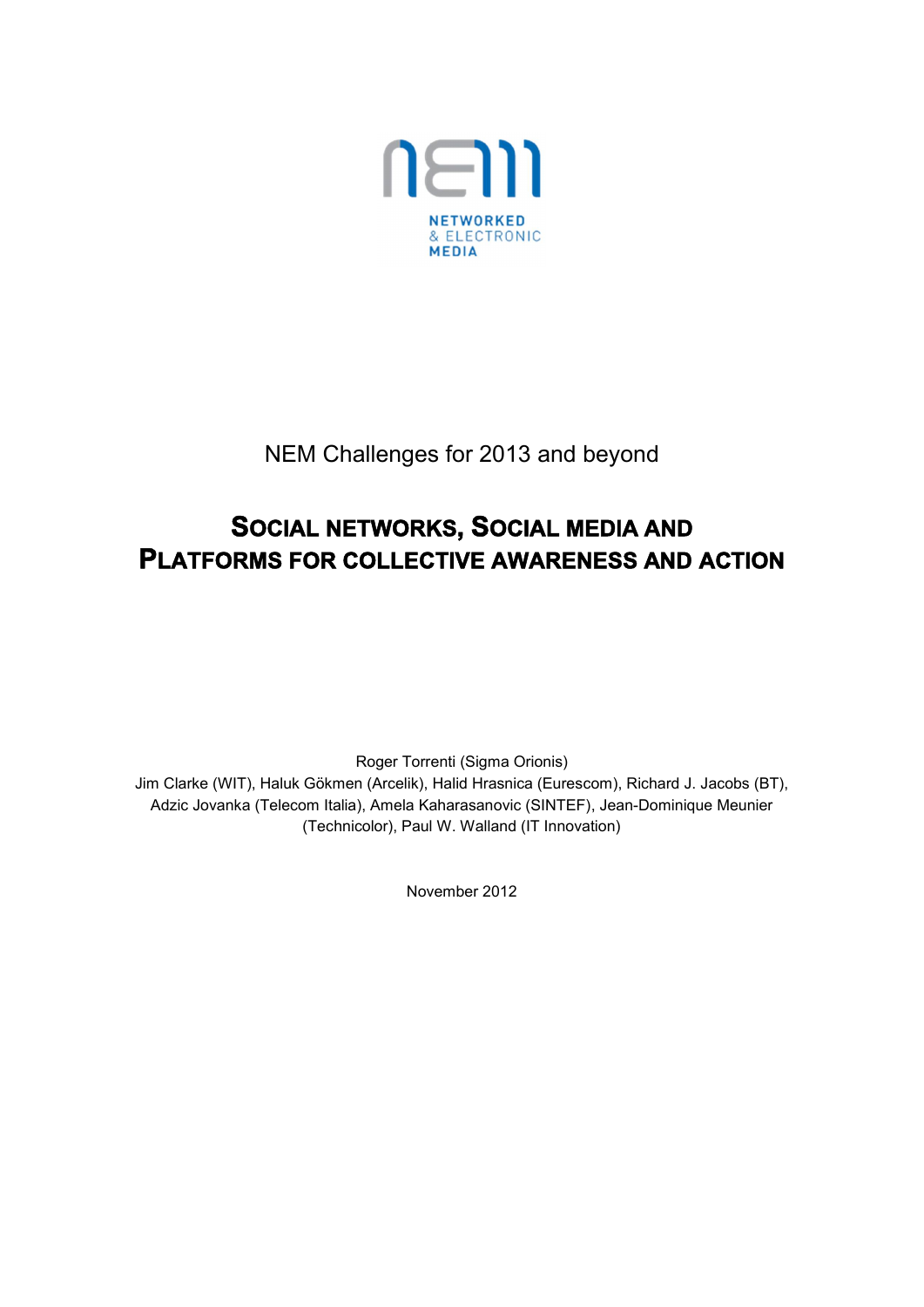

# **Objectives of the document**

This document focuses on a field of application of NEM technologies and services, encompassing "Social networks, "Social media" and "Platforms for collective awareness and action". It aims at identifying how NEM research can support developments in this field.

# **Social networks, Social media and Platforms for collective awareness and action**

The development of Web-based "Social networks" in the mid 00's has had a tremendous impact, all over the world, on the way people can join and form social groups, extend their contact network and communicate.

Progress in networking technologies and services, new generations of digital mobile phones and cameras, and Web 2.0 applications have then allowed a wider creation and exchange of user-generated content, leading in the recent years to the emergence of the term "Social media".

More recently, further progress in ICT and the reaching of a certain maturity level of "Social networks" and "Social media" has led to foresee the quick emergence of "Platforms for collective awareness and action", also called "Collective Awareness Platforms for Sustainability and Social Innovation":

- The potential of such platforms has been underlined by Ms Neelie Kroes, VP of the European Commission in charge of the Digital Agenda, at the OECD High Level Meeting on Internet Economy $<sup>1</sup>$ , in June 2011.</sup>
- The "1st Dialogue on platforms for collective awareness and action"<sup>2</sup> has been held in Brussels on Sept. 9, 2011 and chaired by Robert Madelin, Director General of DG Infso.
- In the ICT work programme for 2013, the topic of "Collective Awareness Platforms for Sustainability and Social Innovation" is specifically mentioned as a focus for Call 10.

"Platforms for collective awareness and action" can be defined as ICT-based platforms combining open online social media, distributed knowledge creation and data from real environments, in order to strengthen new initiatives of social innovation. Such platforms can indeed support environmentally and socially aware processes and practices, in order to share knowledge, achieve changes in lifestyle, production and consumption patterns, and set up more participatory democratic processes.

l <sup>1</sup> europa.eu/rapid/pressReleasesAction.do?reference=SPEECH/11/479&format=HTML&aged=0&language =EN&guiLanguage=en

<sup>2</sup> ec.europa.eu/information\_society/activities/collectiveawareness/index\_en.htm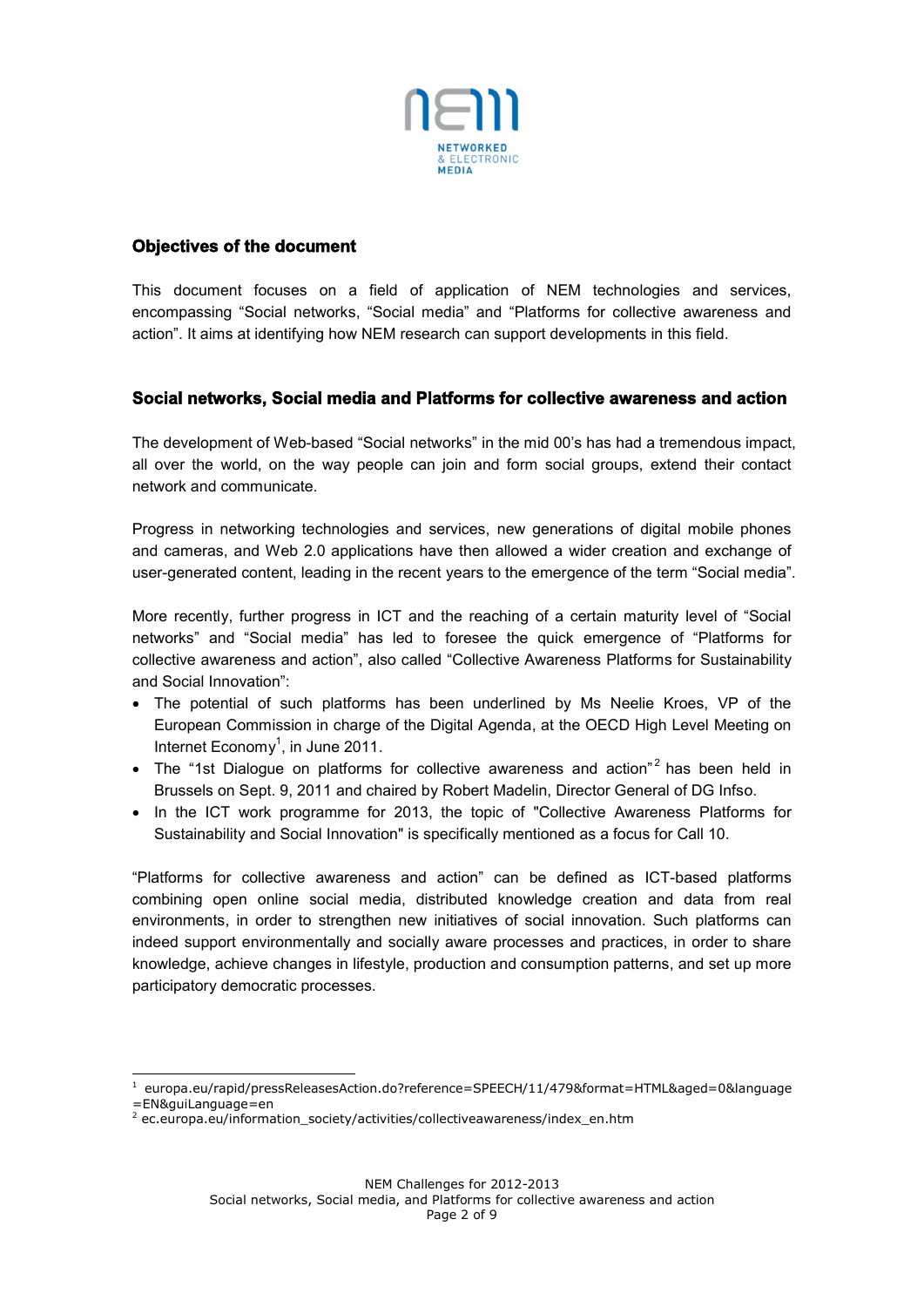

There are already many examples of these platforms in Europe and in other regions of the world, an interesting sample of them having been invited the "1st Dialogue on platforms for collective awareness and action".

As bottom-up initiatives, these platforms are actually allowing for individual expression, participation, creation of collective knowledge and situational awareness among citizens, who share their lifestyles and expectations, while aggregating in a huge network that can influence and support political decisions. Thus, there is logically an increasing attention to them by political leaders.

# **Identified research topics**

## *Building on past NEM work*

It is important that the present document takes into consideration and builds on the results of previous work in the domain involving the NEM constituency or NEM projects.

Among them:

- The "Social networks overview" document released in November 2010 by the nextMEDIA project<sup>3</sup> concluding on the following research challenges:
	- $\circ$  Avoiding fragmentation of the social graph through open cross-platform interactions
	- $\circ$  Communities discovery and analysis in large scale online and offline social networks
	- o Security by means of Social Networks Analysis
	- o Social and Ethical Issues in a Networked World
	- o Searching blogs, tweets, and other social media
	- o Human-powered community question answering and expert finding.
	- o Traffic prediction for dimensioning media applications
	- o Social, mobile, pervasive content sharing and live media distribution
	- o Spam, opinions and adversarial interactions in social media
	- o Personalisation for social interaction
	- o Dynamics and evolution patterns of social networks, trend prediction
	- o Information diffusion in Social Networks
	- o Use of Social Networks for business and marketing
	- o Social gaming and social television
	- o Immersive Social Networks

l <sup>3</sup> http://cordis.europa.eu/fp7/ict/netmedia/docs/publications/social-networks.pdf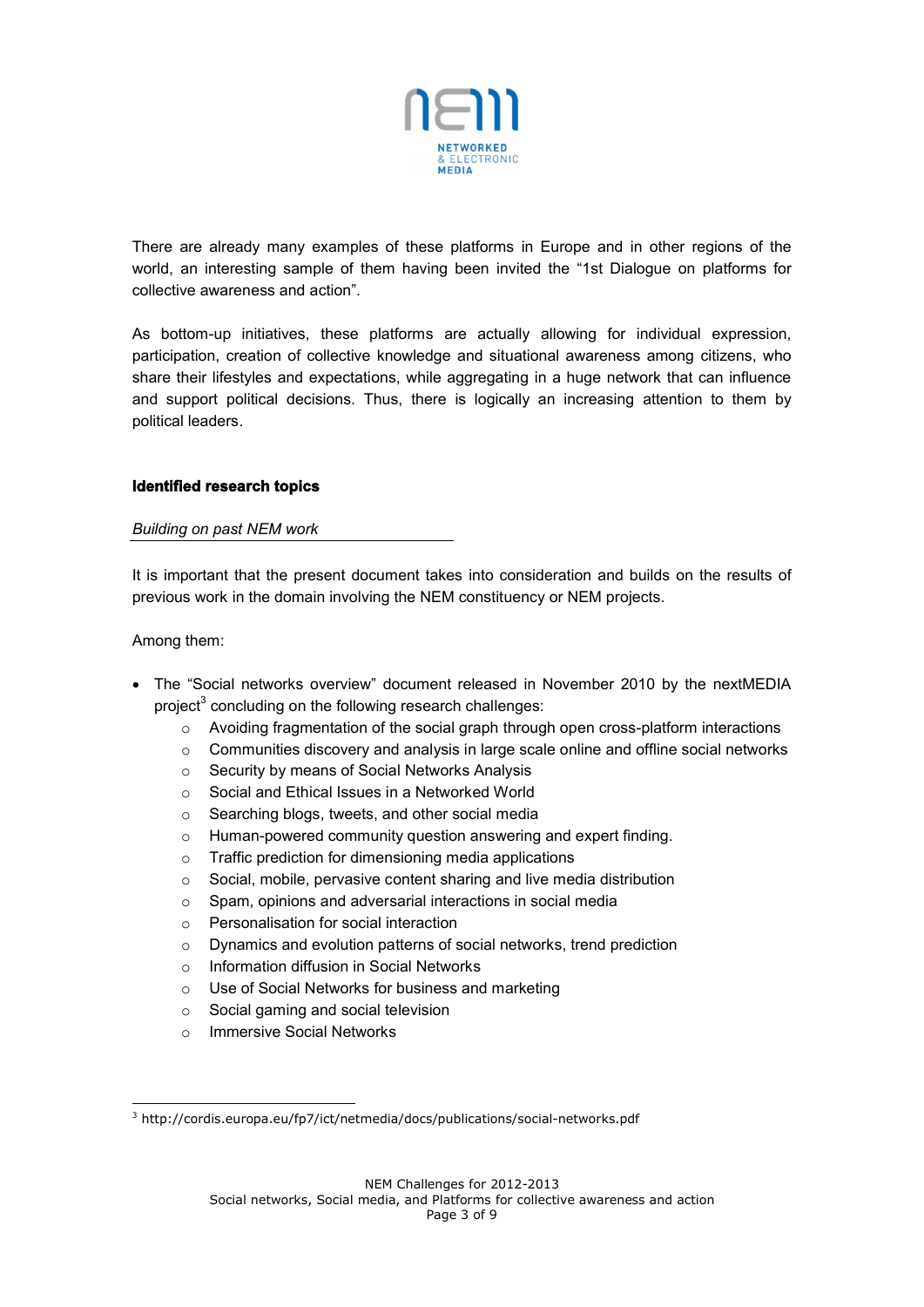

- The latest edition of the NEM Strategic Research Agenda<sup>4</sup>, "Opportunities for an innovative Europe", dated September 2011, that lists in particular, in its chapter "Social networking and media sharing", the following "Action items for inclusion in future ICT research":
	- o Evolution and future impact of social networks: 'Conversational Content' applications, online communities, new communication modalities (new forms of content, new models of interaction, etc.).
	- o Simplified devices for social networking.
	- $\circ$  Support of future business models through micropayment, context aware adinsertion, personalisation and recommendation, and enable broader monetisation of user‐generated content.
- The papers presented at the 2011 NEM Summit in the "Social media" track<sup>5</sup> and the presentations made in the "Social media" session of the Consultation workshop on the ICT Work Programme for 2013 in the Networked Media Systems<sup>6</sup> area.

*Going to the next research level*

The group formed among NEM members to address the challenges related to the domain of "social networks, social media and platforms for collective awareness and action" proposes the following list of possible research topics and open questions that the NEM community could usefully consider in this domain.

# **COLLABORATIVE (USER-GENERATED) CONTENT CREATION**

Social media can support the collaborative creation of content by users (text through typical wikis but also more complex multimedia assets), thus enlarging the scope of possible applications offered to customers and increasing the usage of their devices. Which technologies, applications, services have to be developed to truly open such a perspective?

## **MULTIDISCIPLINARY APPROACH OF SOCIAL NETWORKS AND SOCIAL MEDIA**

So far, social networks and social media have, to a large extent, only involved ICT specialists in their design and development. Let's go for a true multidisciplinary clean-slate approach of social networks and social media involving specialists from different disciplines (sociology, law, philosophy, business, art, etc.) and see what will come out… It may well open quite promising application and business perspectives!

l

NEM Challenges for 2012-2013

<sup>4</sup> http://www.nem-initiative.org/fileadmin/documents/VisionSRA/NEM-SRA-080.pdf

<sup>5</sup> http://nem-summit.eu/past-events/2011-nem-summit/

<sup>6</sup> http://ec.europa.eu/information\_society/netmedia/events/consultations/wp2013consult/index\_en.htm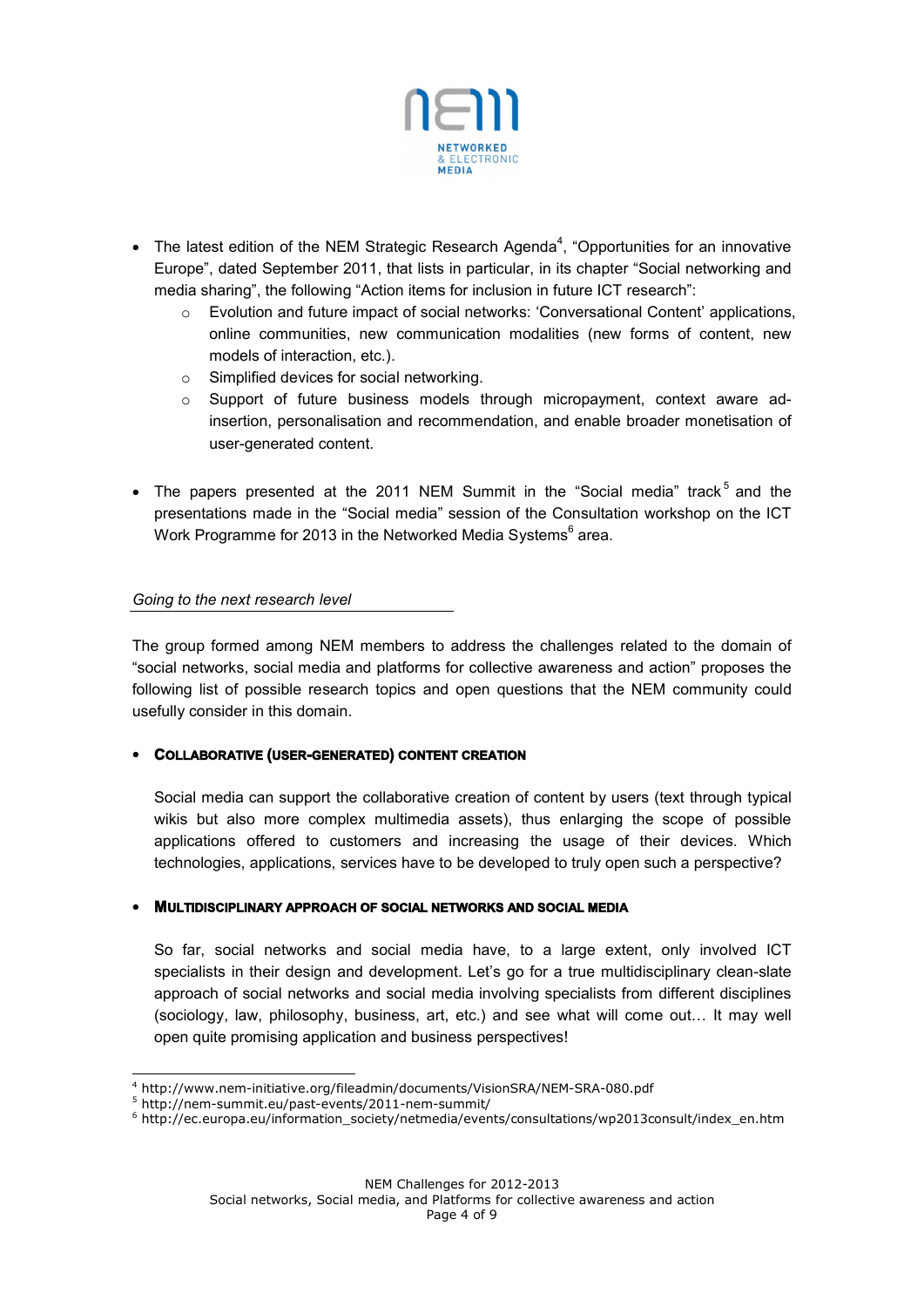

#### **SOCIAL NETWORKS AND MEDIA ANALYSIS**

The fact that users currently annotate and comment in Social Networks through tags, ratings, social connections and preferences, and that these activities are performed on a regular basis, gives social media data an extremely dynamic nature that reflects topics of interests, events, and the evolution of community opinions. However, current technologies have largely focused on enabling the production of large volumes of media and piecemeal consumption of tweets, images, or songs. In contrast, the utilization of aggregated collections of such media and the combination of their multimedia, spatiotemporal, and social context provide the ingredients for deep understanding of events, patterns, and situations emerging from data. The need for aggregation of different sources and for the combination of their rich context requires scalable and multi-modal approaches that are able to handle the massive amount of available data (big data) and transform SNs to inference engines of topics, events, and ultimately facilitate planning, prediction and action.

Some example applications include: personalisation and retrieval applications, where socialbased indexing and user profiles can incorporate information about the structure and activity of the users' social network directly into the personalisation, search and ranking process. They can also be applied to solve problems in fields such as tourism and culture, social sciences, politics, economics, and marketing. In tourism and culture, uploaded media can reveal "off-the-beaten-path" points of interest and events, otherwise difficult to discover through usual Web sources. In politics, Web data may contain the most up-to-date information that can reflect the popularity of elections candidates and their support among populations. In economics, marketing and brand monitoring, the number of related media uploaded online can reflect the number and locations of products sold in the market.

## **CONTENT EVOLUTION**

Social network content is predominately text, image and video-clip based. Will this expand to include long-form and near-synchronous media consumption? What is the impact of the 'content social window' on this, and what are implications on network architecture?

#### **CONTENT-MEDIATED COMMUNICATION**

Understanding the psychology of social network usage and the interplay with content will provide a powerful roadmap towards new and exciting services as communication and content services become increasingly intertwined and interrelated. These 'Conversational Content' applications are providing a form of convergence and underpin the rich and creative, and often subtle, ways in which people express themselves and communicate with others through the use of content.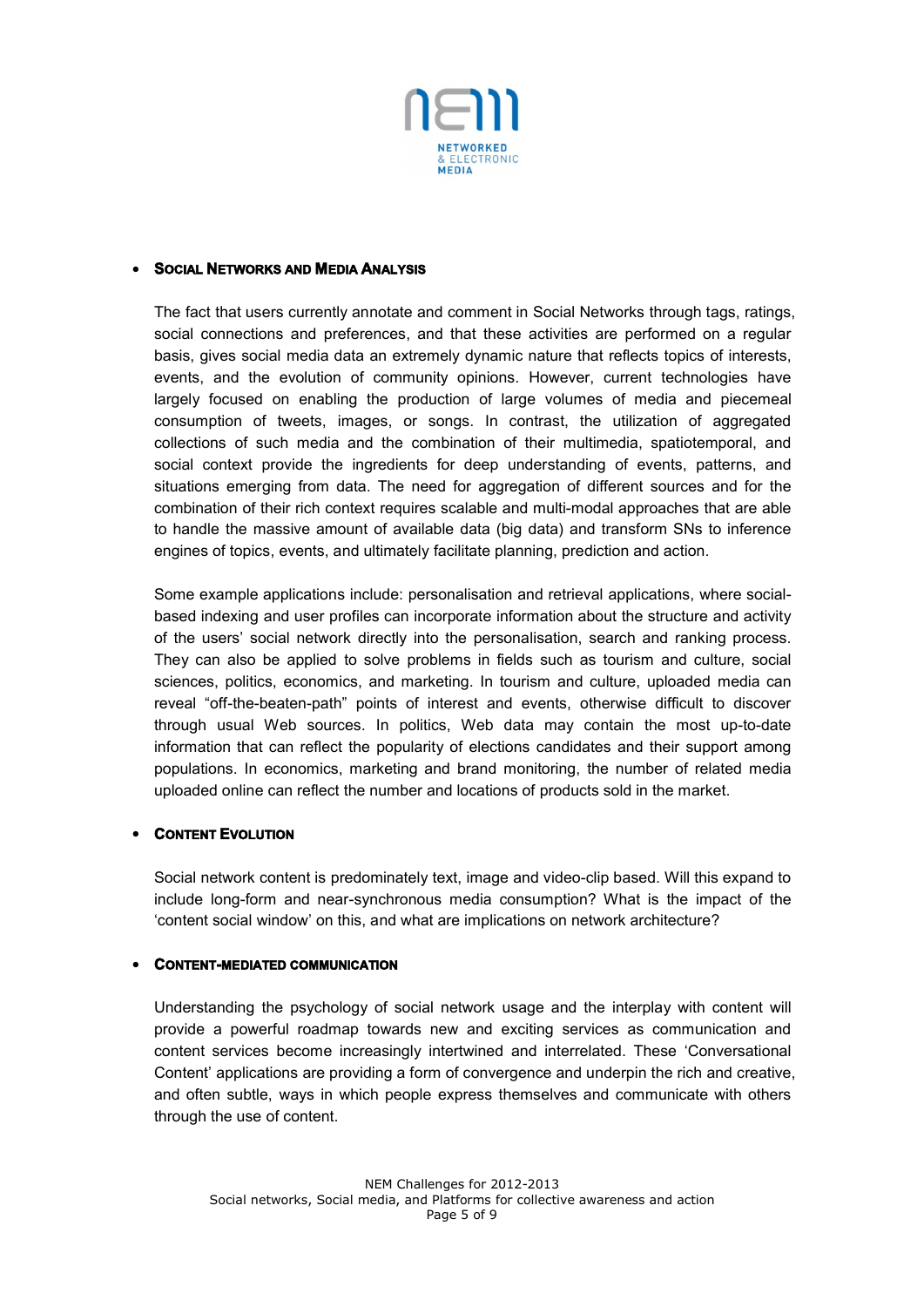

## **ONLINE COMMUNITIES**

How do online communities form, grow or wither? What are the critical success factors and how can technology support these?

### **COMMUNICATIONS MODALITIES**

Increasingly we switch communication modality to suit our needs. Research is needed to broaden the role that ICT has in supporting and facilitating new communication modalities and to enable the business models that may emerge as a result.

### **DEVICES**

How can devices and user interfaces continue to evolve to facilitate easier media sharing across new forms of content and new models of interaction? How will online social behaviour translate to the TV with more participation and interactivity through second screens?

### **BUSINESS MODELS**

Intelligent ICT to support micropayment, context-aware ad-insertion, personalisation and recommendation will enable broader monetisation of user-generated content and disrupt existing industry value-chains.

#### **SOCIAL MEDIA AS A DRIVER FOR INNOVATION**

Social media can support service and technology innovation by involving end-users and their communities in different activities ranging from idea generation, through beta-testing to development. This will not only potentially reduce costs and time-to-market, but also help creating services and products addressing real needs and interests of users.

The question is how to utilise social media as a driver for innovation in best possible way. How to motivate and involve users and their communities to contribute? Which technologies are needed to support users and organisations in co-innovation? How to analyse and exploit the huge amount of information already available on social media for the purpose of innovation? What are the ethical and legal issues related with its usage? What kinds of processes will dominate innovation? Which business models are suitable for future innovation processes? Answering these questions requires not only technology development and advancement, but also empirical or user-based evaluations of the proposed models and technologies.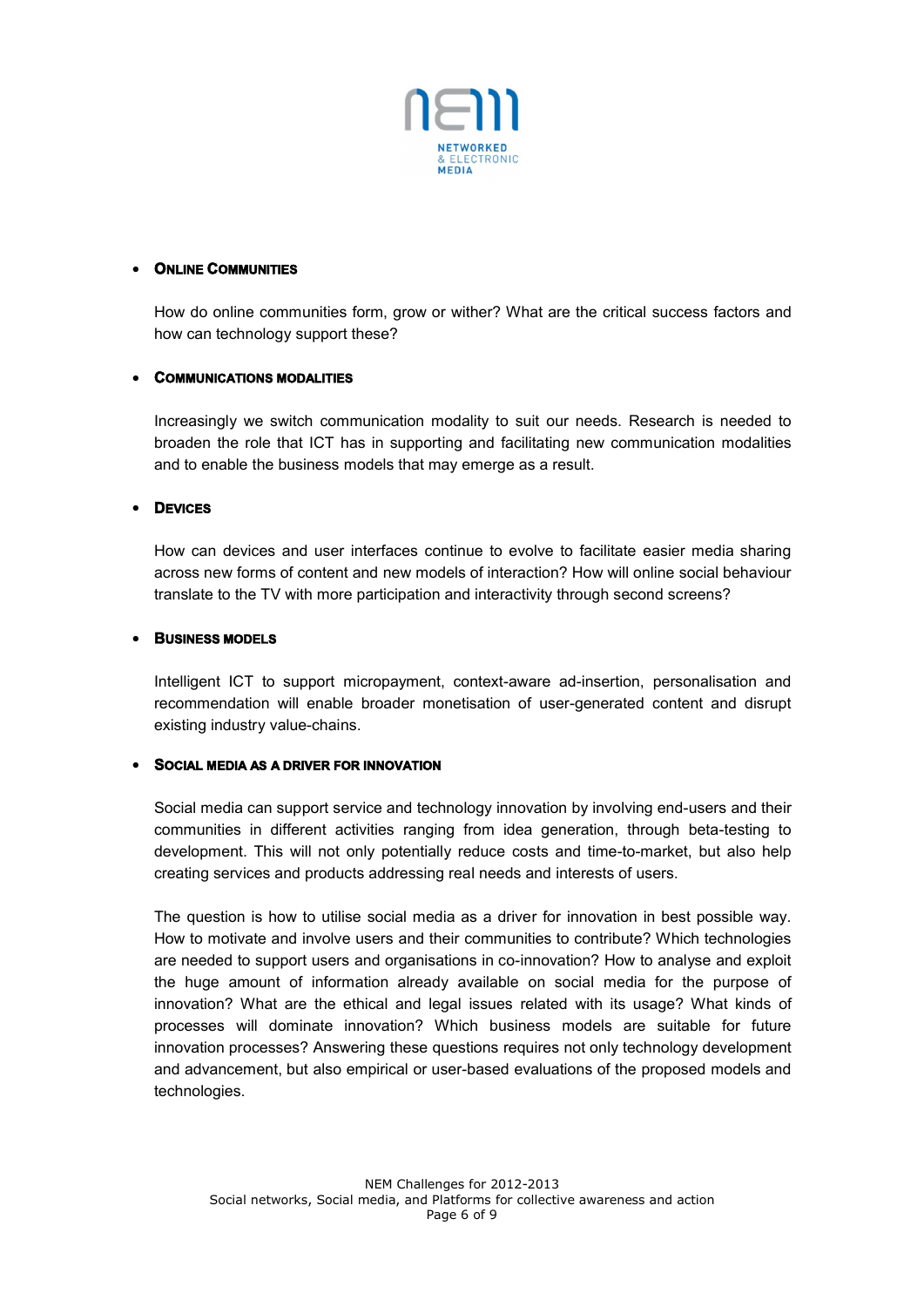

#### **LOCATION SERVICES, CONTEXTUALISATION AND PERSONALISATION**

What are the commercial benefits and new business models to be gained, conversely what are the privacy and data management issues?

Use of location and contextualisation in social networks, importance of change to mobile access from static (pc based) access. Increasing numbers of users are accessing the internet from mobile devices in preference to using a static p-c installation. Moreover, amongst young people in particular, mobile devices are the platform of choice for accessing social media, with facebook being the number one destination. Because social media and mobility are so closely linked, location services are now becoming common, and the opportunity to link personal location and social interaction will provide new business opportunities on the one hand, and new personal opportunities for interaction on the other. Images can be, and frequently are, geotagged when recorded with smart phones and shared with others. At the present time users are reminded when their location is going to be used by an application, and although this is a desirable feature since it preserves privacy for the individual, constant requests for approval are likely to be intrusive and could lead to users taking a default 'allow' status. Their location may be shared with friends, who might want to meet with them, but could also be shared with retailers – for example using a QR code on a product in a shop might alert the supplier of the product who might try to direct the consumer to other products in the same shop, might alert the retailer who could more quickly deal with your request (and try to sell other related products) or could be used by a third party application provider who would alert the consumer to nearby retailers having the same product at a lower cost. But the crucial innovations will come from linking between location, contextualisation, personalisation and recommendation. By combining a knowledge of the users' personal tastes, their context (are they going from shop to shop or just looking whilst going somewhere else), recommendations from their friends (specific or implicit) and their location, retailers, product and service providers will be able to shift the commercial battle-ground onto the consumer's device, and third party recommender or advertising organisations will be able to take up intermediary positions. This does introduce significant issues with regard to maintenance of security and privacy which will need to be addressed. Giving explicit consent to every piece of data which is shared with friends or commercial enterprises will quickly become onerous and intrusive, but assuming consent may lead to inadvertent distribution of sensitive data (a shoe sales company may benefit from knowing a consumer has just visited the chiropodist, but should they have access to that information?). Means need to be devised to allow consumers to benefit from improved service and better social collaboration, but whilst still maintaining control over their privacy and ensuring their private data is kept secure. This may be by means of an intelligent interface which can make decisions on behalf of the user or by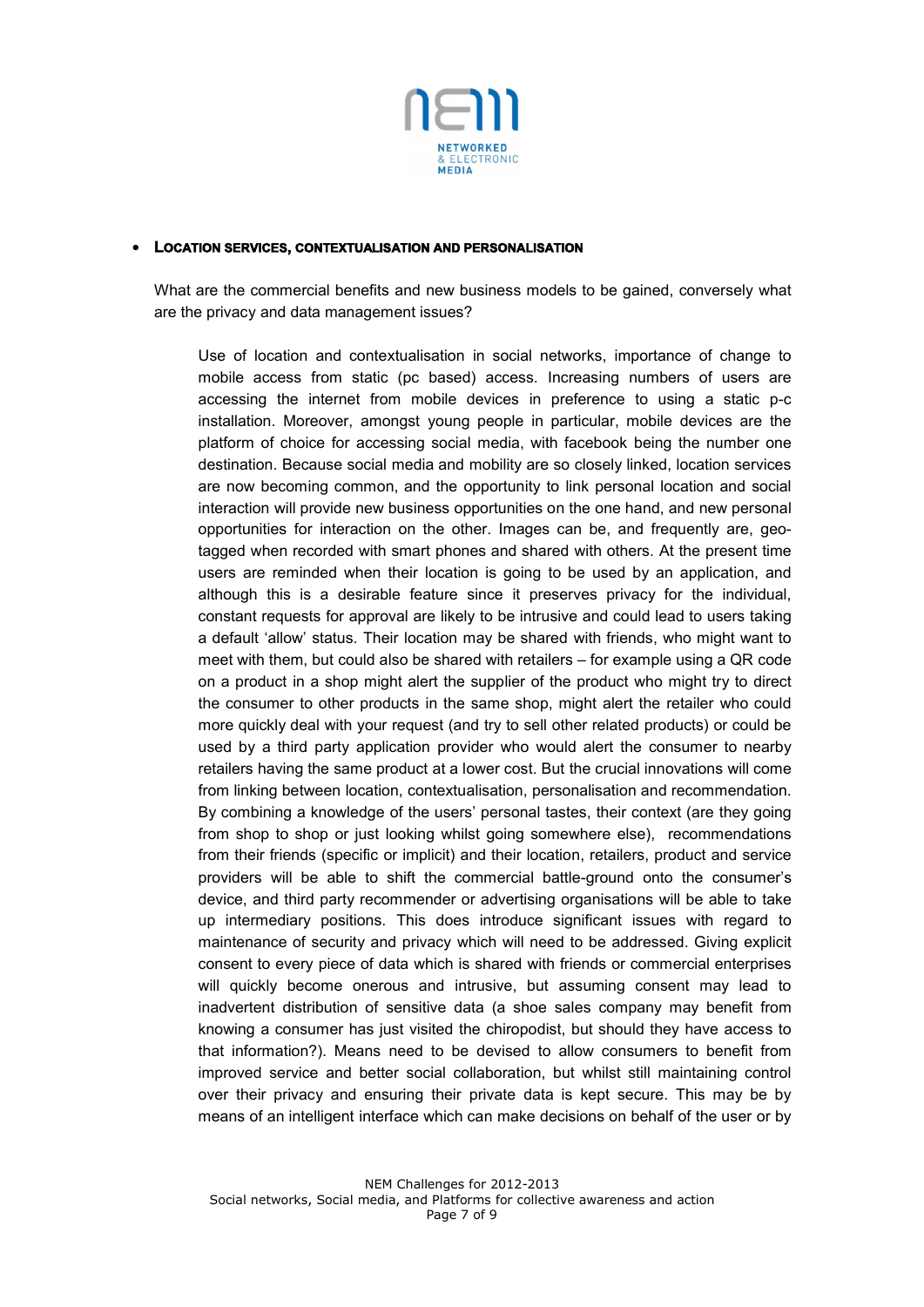

some other means, but mechanisms need to be in place from the outset to prevent irretrievable loss of personal data.

### **IMPACT OF USER-GENERATED CONTENT ON NETWORKS AND QUALITY OF EXPERIENCE**

How does user behaviour evolve with increasing capability of networks and access to nonspecific storage and processing (i.e. cloud) services? What evolutions are necessary in the interplay between content, network, QoS expectations of providers and QoE expectations of users? What are the driving requirements on smart, self-configuring networks, and how does this change the business value chain?

Increasingly, social network users are communicating by images as well as by text (picture and video messaging up 30% since 2009). Social networks are being used to share experiences via smart-phone cameras at sporting and entertainment events, and still images are being supplemented by video shots. Recommendations are being made to vimeo or youtube movies, networked gaming is being conducted on mobile devices and higher quality video is being streamed to a range of display platforms from sources such as the BBC iPlayer. This activity has the inevitable result of demanding high bandwidth availability and low latency in order to deliver the quality of experience that users expect. It also has the effect of demanding network upgrades and ever increasing capacity (in 2010 global mobile data consumption was 2,844 petabytes, by the end of 2011 it had doubled to 7,164 petabytes, and this trend is continuing or even accelerating (Comscore, cited by Dare in 'Digital Britain' May 2012). There is a quality of experience expected by the 'always-on' generation of networked users, but this will become increasingly difficult to achieve whilst network operators are expected to invest in bandwidth that is benefiting other over-the-top service providers. Greater connectivity needs to be achieved between the content layer and the network layer, and new business models can be expected to emerge as networks become smarter and are enabled to respond to the demands of the content traffic.

#### **USER BEHAVIOUR AND NEEDS IN THE SOCIAL NETWORKS**

Even the social networks world-wide are being very successful and are attracting every day more and more participants (the best examples are Facebook in private sphere and LinkedIn as a business related network), showing that a basic need of humans to communicate in different ways is also successfully covered by this type of communication environment, we cannot say that the social networks are established in accordance with results of extensive studies on user requirements in this respects and they are rather crated and further developed depending on current trends in the area. Privacy, as an important issue related to the social networks, is probably the unique example of related user requirements which is